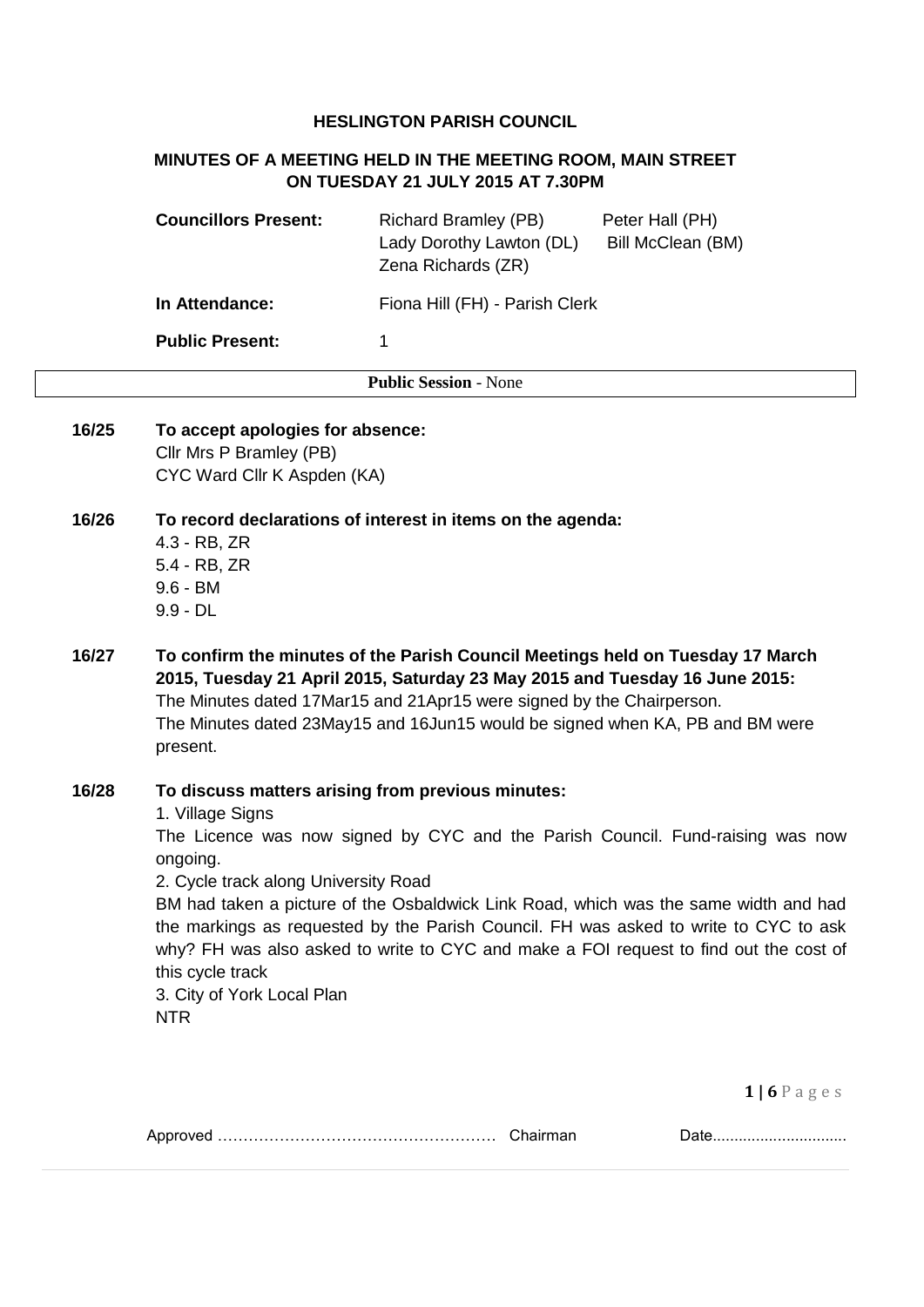4. Neighbourhood Planning

BM had asked Andy Collingwood to chase up a response from the University. DB would be asked to join the working party.

5. Article 4 (2) Direction

FH was asked to chase this up

6. Boundary Commission Review

FH had gather all the correspondence together and it would be attached to these Minutes, then this item would be removed from the agenda,

7. CYC Community Governance Review

Andrew Flecknor, CYC was due to attend the Sep15 meeting to discuss this matter.

## **16/29 To Discuss, if necessary, long-standing matter:**

1.Appearance of village

BM was thanked for making such a good job of the planter. DL asked Cllrs to look at the new post office door, which she felt was out of keeping

2. Severe weather issues

NTR - it was agreed that this item could be removed from future agendas

3. Rights of way

DL would contact Gordon Eastham to ask him if he could arrange the tidying of Boss Lane 4. SSSI - Dog Orders

PB would be asked to chase up this matter

5. Highway Matters

FH had circulated details of the proposed waiting restrictions in parts of Heslington Lane, Broadway and Heath Moor Drive. FH was asked to respond in support of this scheme.

RB reported that Long Lane/Common Lane was now very busy with cyclists and the verges were in need of cutting more often, as cars could not see them. The Parish Council unanimously agreed a further £66.00 towards cutting the worst areas and RB would speak to the contractor about this. FH would contact CYC asking them for assistance as this was a cycle route suggested by them

6. Major Events - Yorkshire Marathon/Tour de Yorkshire NTR 7. University of York NTR 8. HMO's NTR 9. Elvington NTR 10. Communication - Website/Newsletter/Broadband/Notice board The notice board was currently been repaired BM would prepare a newsletter for next month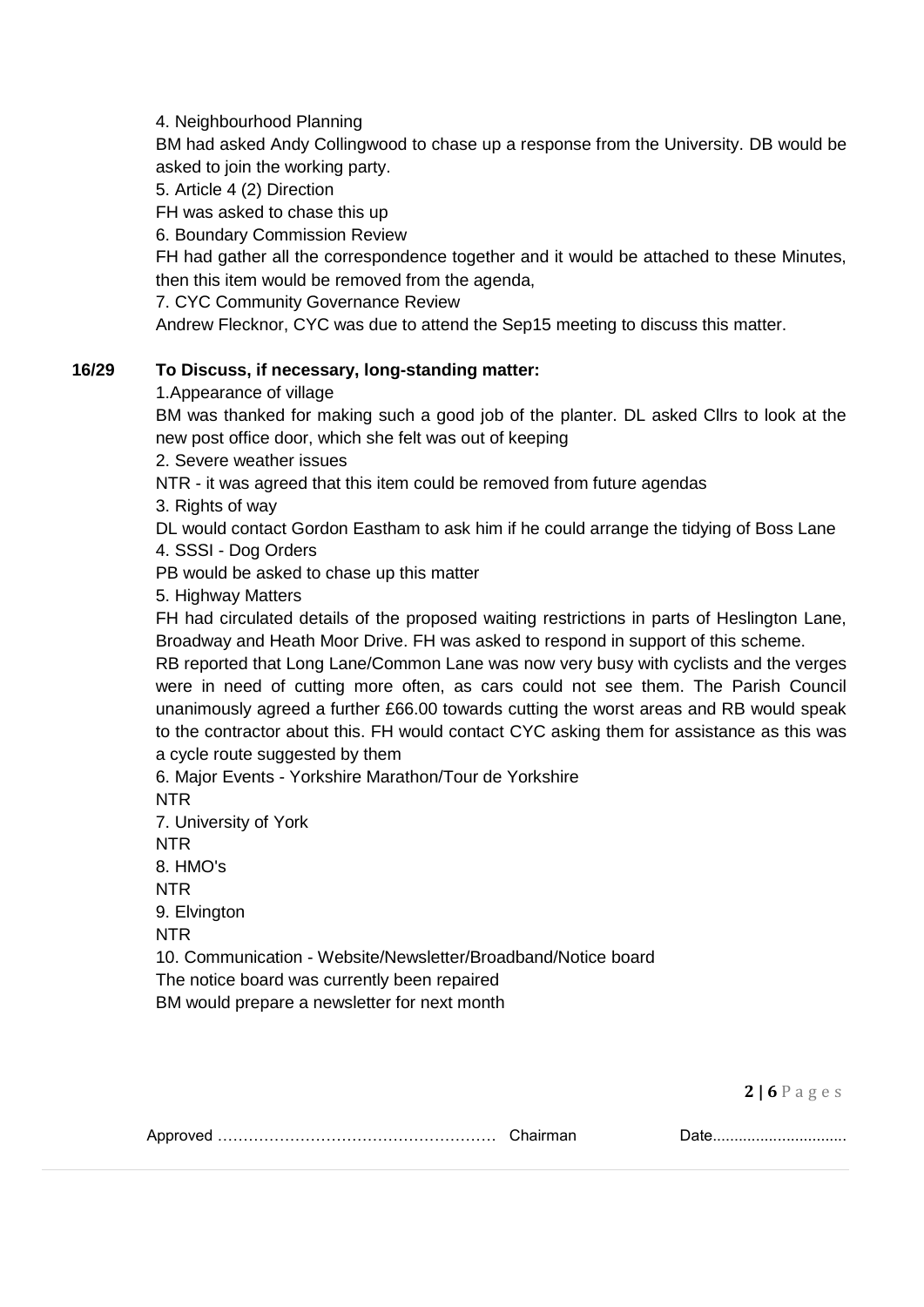## **16/30 To receive any matters raised by members of public:**

The NPower/Yorkshire Water substation situated at the end of Main Street on the left to Low Lane, is overgrown with saplings. FH was asked to request that this area is cleared.

## **16/31 To report and make relevant recommendations on new planning applications:**

Letter A:We support the application

Letter B:We have no objections Letter C:We do not object but wish to make comments or seek safeguards as set out overleaf Letter D:We object on the planning grounds set out overleaf

1. 15/01453/FUL Spring Barn, Main Street

Letter B Unanimous

**16/32 To report planning decisions by City of York Council:** None

## **16/33 To receive reports from representatives of following outside bodies:**

1. Ward Councillors Report attached 2. North Yorkshire Police Report attached 3. Heslington East Community Forum NTR 4. Good Neighbours Forum NTR 5. Ouse and Derwent Drainage Board NTR 6. Sports Field NTR 7. York Environment Forum NTR 8. Alms Houses NTR 9. The Meeting Room 9.1 Expenditure including new boiler

It was unanimously agreed to pay £597.60 towards the cost of the new boiler. The division of the rest of any expenditure would be discussed at the next meeting

9.2 Finger Post Sign

DL reported that the committee were happy with the design of the sign as obtained by PH and they asked the Parish Council to purchase this, The Committee would organise fixing

| $\mathbf{a}$ |  |
|--------------|--|
|              |  |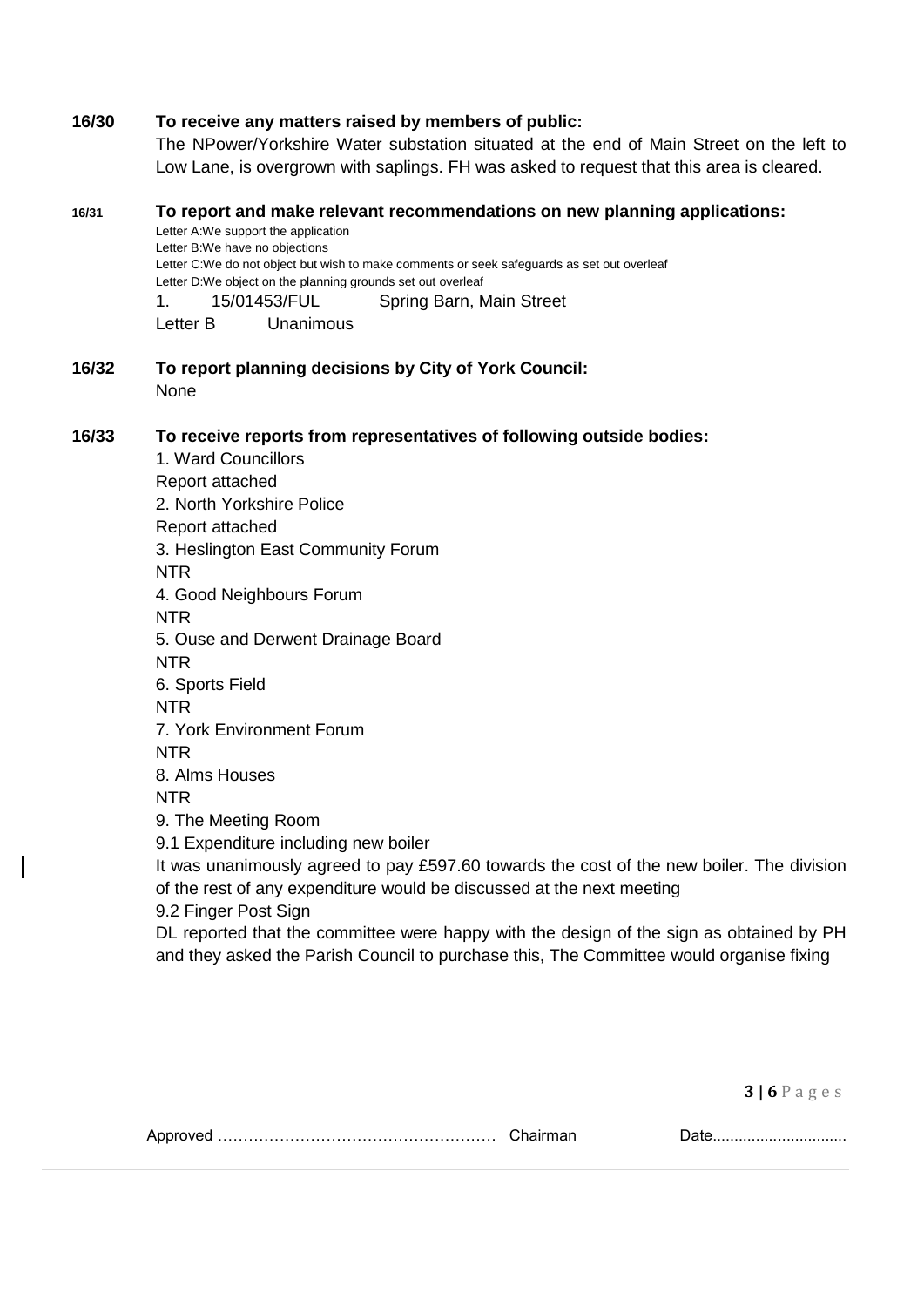# **16/34 To receive any new correspondence received by the council:**

1. Department of Communities and Local Government - 15/00049/FULM

The Secretary of State decided not to call in the application, as he was satisfied that the application should be determined at a local level. The Parish Council were disappointed as a result.

The Parish Council noted receipt of the following:

# CYC - Works on Beech tree within conservation area, Heslington Hall

# Post Office - Modernisation/Portable ramp

# CYC - Superfast Broadband Phase 2

# North Yorkshire Police - Community Fund

# Julian Sturdy - Parish Council Meeting/Surgery dates

# CYC - Draft Council Plan consultation

# **16/35 To receive matters raised by members:**

DL reported that the Lengthsman was on holiday for the first two weeks in September 2015 It was unanimously agreed that PB and PH would be Ward Team Members, Proposed: DL and Seconded: RB

# **16/36 To discuss matters raised by Parish Clerk/Responsible Financial Officer:**

1. Bookkeeping records for year ending 31 Mar 16 to date

The financial report was circulated around Cllrs

2. Internal Control Check(s)

The Parish Council conducted the monthly internal control checks and found everything to be in order.

3. Matters raised with/by Yorkshire Local Councils Association (YLCA)

3.1 To discuss advice for dealing with planning consultations between meetings

The Parish Council unanimously agreed to delegate authority to the Parish Clerk to respond to planning application after consulting the Chairperson and Vic-Chairperson.

# The Parish Council unanimously agreed to share the User Name (Heslington PC) and the Password (thyme2015) with all members.

# White Rose Updates - were circulated by email

# Good Councillor Guides - Cllrs did not require any copies

# Retention of Documents Policy - FH was asked to draft this ready for adoption

- # ROSPA training noted
- # Making Parishes Better Places any contact would be forwarded to FH

4. To approve the following invoices for payment

| 4.1 Parish Clerk | Salary         | £265.61 | 001595 |
|------------------|----------------|---------|--------|
| 4.2 Lengthsman   | Salary         | £256.97 | 001596 |
| 4.3 Mr B McClean | <b>Planter</b> | £12.28  | 001597 |
| 4.4 Meeting Room | <b>Boiler</b>  | £597.60 | 001599 |

|--|--|--|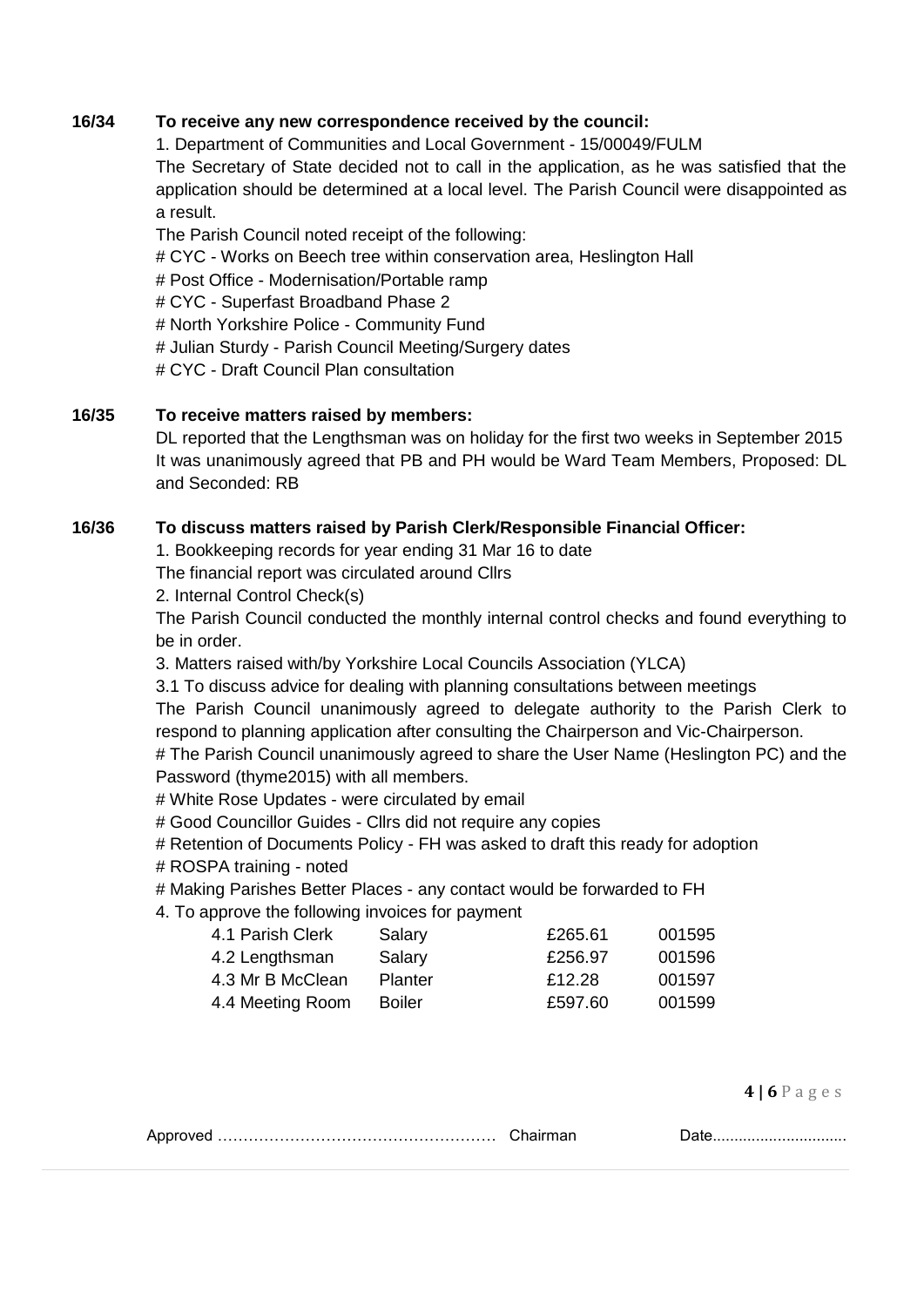# **16/37 To confirm the dates of the future meeting(s) on Tuesdays at 7.30 p.m. in the Meeting Room as:**

18 August 2015    15 September 2015 20 October 2015         17 November 2015       15 December 2015

#### **Heslington Parish Council Report By Councillor Keith Aspden**

University Road Cycle Path:

Nothing good to update you on unfortunately. I have been speaking to council officers as you know and there are currently aren't any plans to put a white line down the centre of the path along University Road.

However, they have promised to look again at the very limited markings and signs that are there - to see if these can be increased. I'll keep asking!

The reasons they have given for this is that the path isn't not wide enough, as per DfT guidance. I have also spoken to a few colleagues about this who have pointed to a 65 page document on cycle lanes - can happily forward you a copy to the Parish Council if you would like?

Offices also claim that a white line isn't necessary as the assumption was always that the cyclists would make up the majority of the users. Appreciate residents are saying this is not the case.....

It is disappointing this was not properly addressed at the design/implementation stage.

Heslington Lane:

I originally launched a petition back in January calling for action following complaints from residents and Fulford Golf Club. 600 residents signed and in April I presented the petition to City of York Council. The council agreed to act after the local elections. I called for this action to happen as soon as possible given the threat of a serious accident on the road. As you know, last month, a plan was published by the council which would see double-yellow lines installed in Heslington Lane. The proposals aim to stop the dangerous situation whereby drivers and cyclists have to manoeuvre around parked cars into oncoming traffic.

If no objections are raised by local residents then the scheme will be put in place over the summer. The University of York is earmarked to fund it.

Residents can respond to the proposals by email at [traffic.heslington@york.gov.uk](mailto:traffic.heslington@york.gov.uk) or by writing to the council Network Management, West Offices, York, YO1 6GA.

Ward Committee and Ward Team Arrangements:

The next Ward Team meeting for Fulford and Heslington is likely to be held on Wednesday the 29th of July in Fulford Social Hall. Once the date and time are confirmed I will let you all know.

|  |  | <u> Dalo</u> |
|--|--|--------------|
|--|--|--------------|